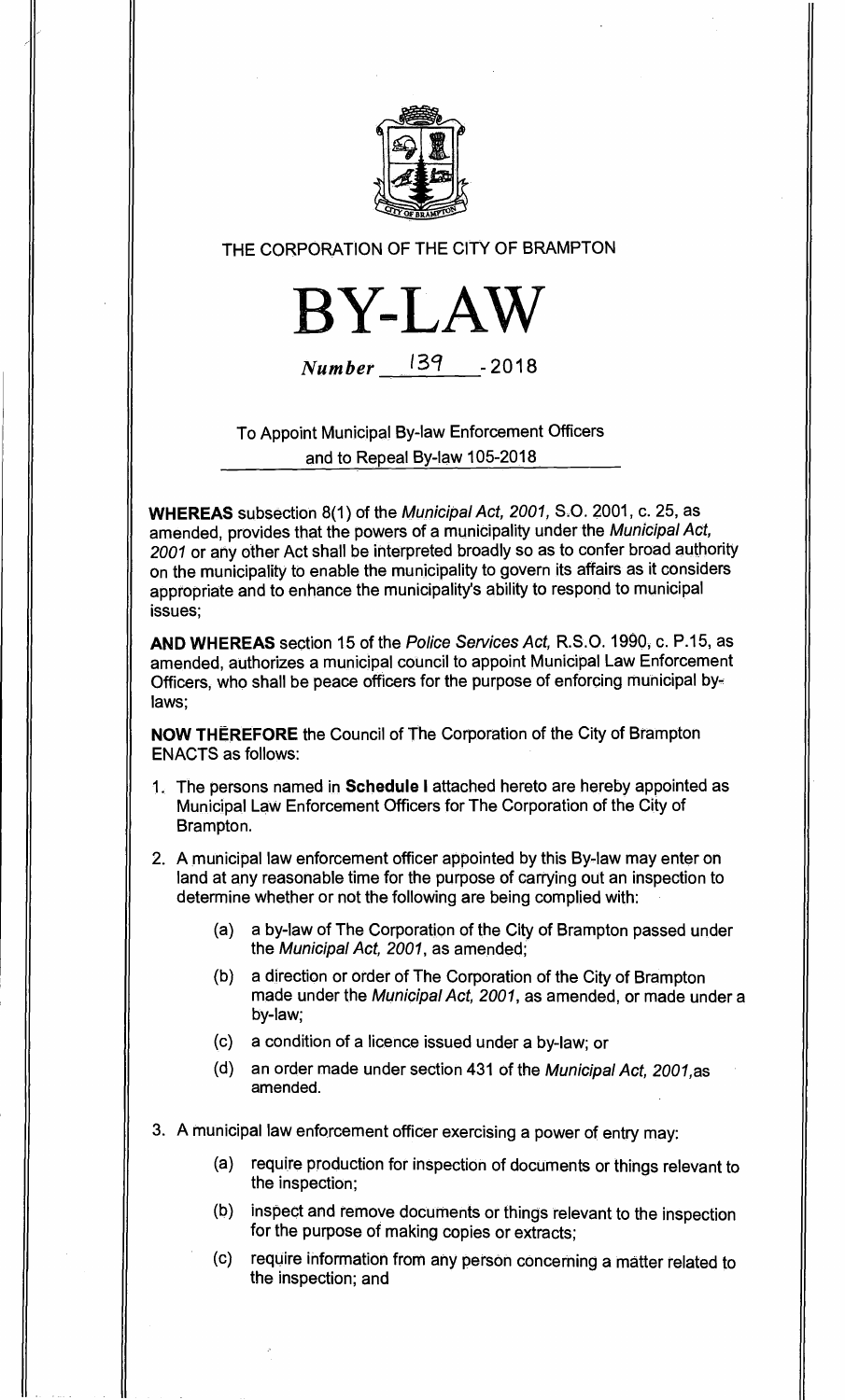- **(d) alone or in conjunction with a person possessing special or expert knowledge, make examinations or take tests, samples or photographs necessary for the purposes of the inspection.**
- **4. Subject to section 5, this By-law prevails to the extent of any conflict between this By-law and any other by-law of The Corporation of the City of Brampton.**
- **5. This by-law does not restrict any rights conferred by the** Municipal Act, 2001, **as amended, or any other Act or regulation, respecting entry to land.**
- **6. By-law 105-2018 is hereby repealed.**

**READ a FIRST, SECOND and THIRD TIME and PASSED in Open Council this 27th day of June, 2018.** 

| $\mathcal{L} = \mathbb{C} \mathbb{R} A_{H}$<br>19/June/2018 |                       |
|-------------------------------------------------------------|-----------------------|
| Diana Soos                                                  | Mayor<br>da Jeffirev. |
| Diana Soos                                                  |                       |
|                                                             | سيس<br>$f_1 f_2$      |
| Approved as to<br>content.                                  |                       |
| 05/June//2018                                               |                       |
| Paul Morrison                                               | Peter Fay, City Clerk |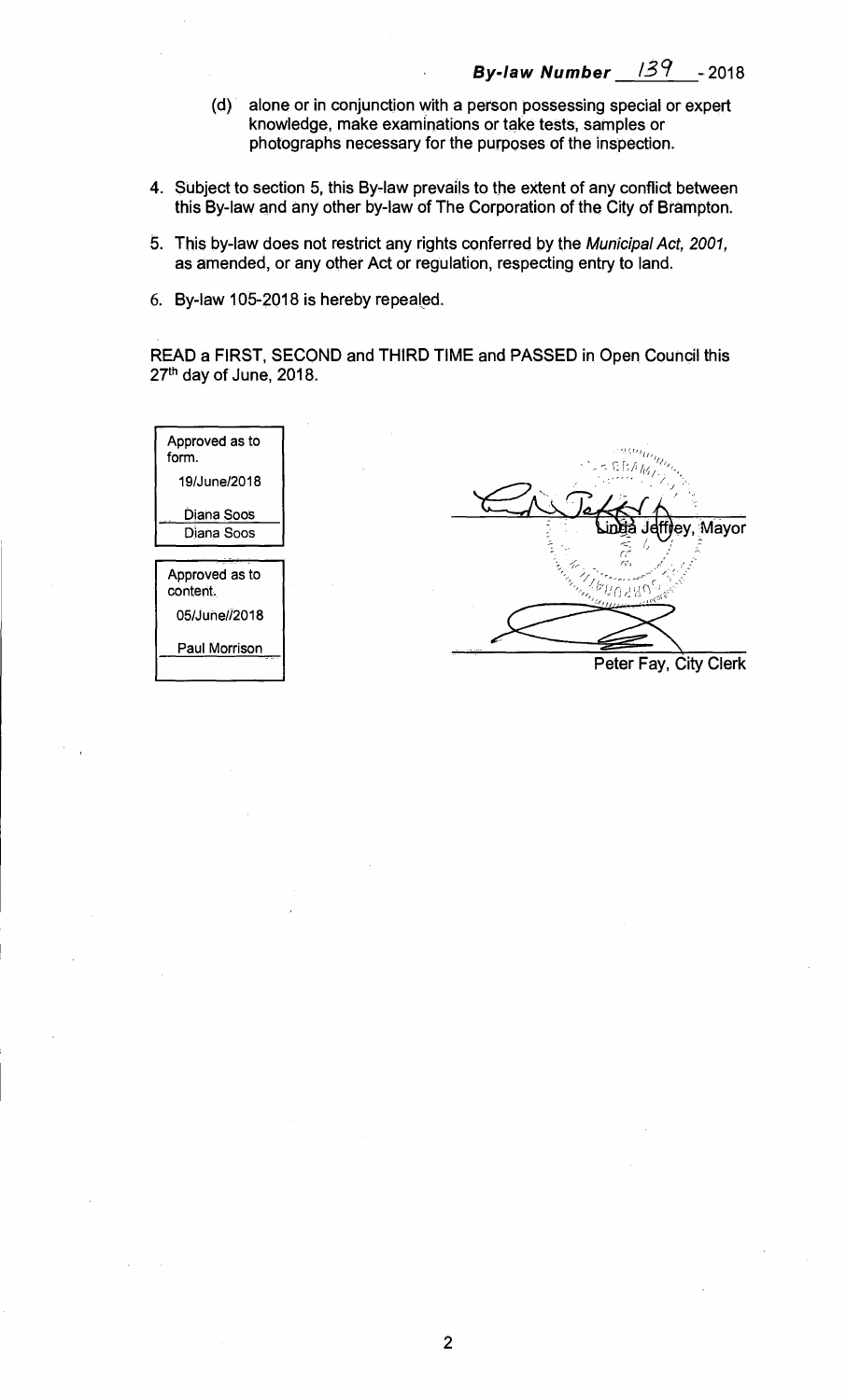## **MUNICIPAL. LAW ENFORCEMENT OFFICERS**

**Anderson, Kristie Armonas, Adam Avbar, John Azeem, Aziz Belyntsev, Nikolai Bettencourt, Andrew Bisson, James Bolton, James Brar, Gurpreet Brown Steve Bryson, Peter Cabral, Chelsea Capobianco, Michael Chudoba, Paul Clune, Anthony Couto, Leonor Dang, Mohit De Schryver, Denise Dhillon, Narinder Dixon, Omar Dollimore, Phillip Dosanjh, Gurprit Drope, Graham Edwin, Erin Foster, Brian Frigault, Shawn Garcia, Emanuel Gobeo, Brent Goddard, Catherine Grasby, Kim Grech, Frank Harm, Victor Holmes, Todd lacobucci, Sarah Iliev, Konstantin Jardine, Hayley Josey, Luanne Kainth, Sukhpreet Kasiulewicz, Mario Keyes, Shane Khalid, Waseem Muhammed Kornfehl, James Labelle, Jeff Labelle, Michelle Lindegaard, Kevin MacLeod, Robert Marinella, Marianne Maurice, Jean-Pierre McMillan, W. Roy Mohammed, Richard Morrison, Paul Mulick, Michael Myers, Brian Myers, Jimmy Nybog, Victor Parhar, Mohinder Payton, Rory Phelan, Patricia** 

**Polera, Michael Francis Prewal, Kuljeet Pytel, Kim Raposo, Christopher Roman, Bradley Russell, Jeff Sander, Allyson Santos, Sandra Sensicle, Christian Siciliano, Derek Singzon, Philip Sherman, Gord Smiley, David Smith, Kyle Tatla, Vic Toofunny, Virendra Tozer, Jordan**. **VanBelkom, Roberta Viana, Mark Walker, Dwayne Walsh, Sandra Ward, Lindsay Waterfield, Mathew Waterfield, Sabrina Watson, Kevin Wemekemp, Andrew Wyner, Michael**